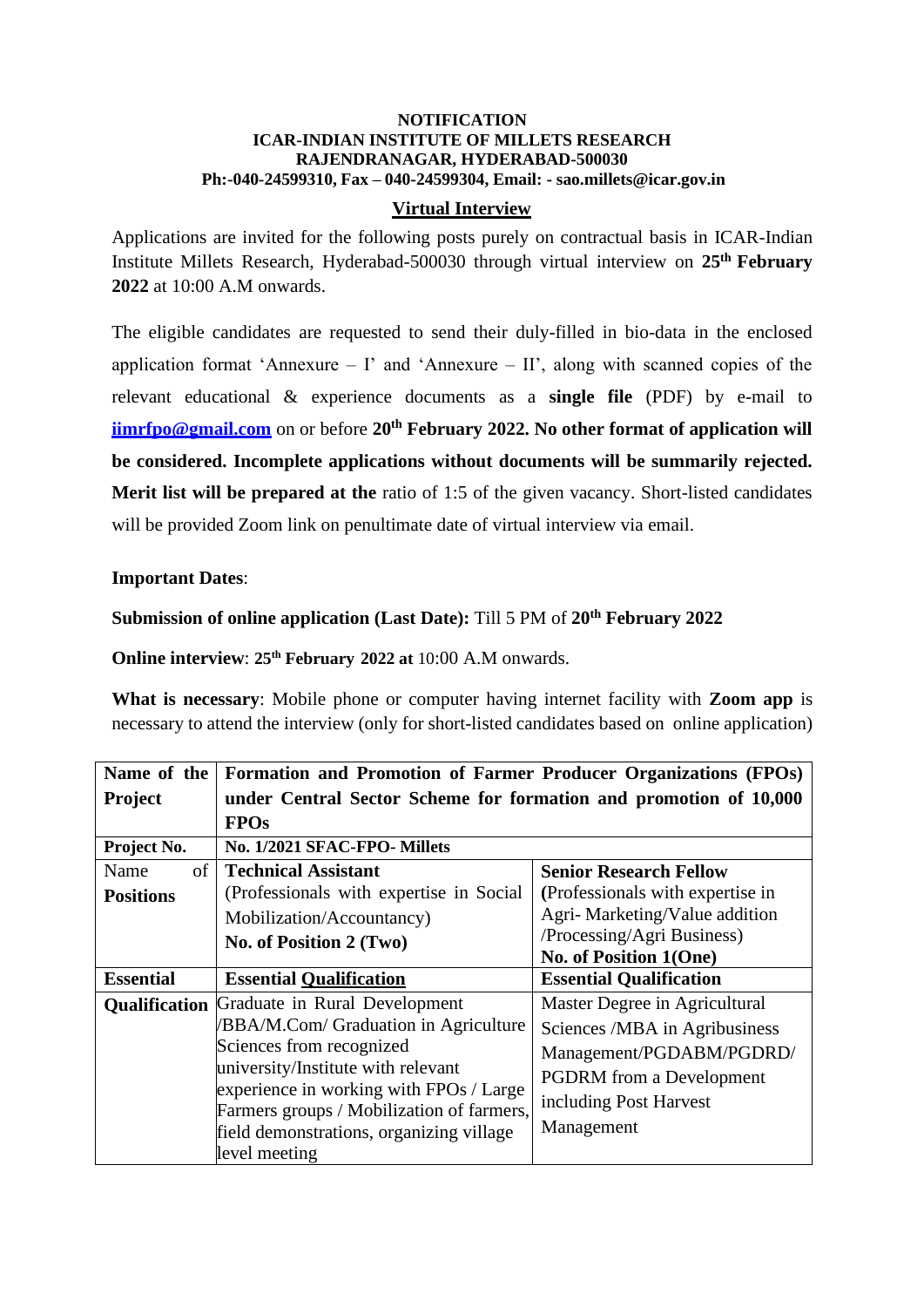|                   | <b>Desirable Qualification:</b>         | <b>Desirable Qualification:</b>        |  |  |  |
|-------------------|-----------------------------------------|----------------------------------------|--|--|--|
|                   | 1. Working<br>Experiences<br>with       | Working Experiences<br>with<br>1)      |  |  |  |
|                   | FPOs/Extension Activities               | <b>FPOs</b>                            |  |  |  |
|                   | 2. Handling of ICT devices              | 2) Technology Dissemination            |  |  |  |
|                   | 3. Fluency in Telugu/Kannada, read,     | 3) Development of Millets based        |  |  |  |
|                   | write and speak                         | business plans                         |  |  |  |
|                   | 4. Preference will<br>be<br>given<br>to | 4) Formation & Promotion of            |  |  |  |
|                   | experienced candidates                  | <b>FPOs</b>                            |  |  |  |
| <b>Emoluments</b> | Rs. 15,000/-                            | Rs. 31,000/- and HRA (24%)             |  |  |  |
| @ PM              | (consolidated)                          | $(Rs. 38,800/-)$                       |  |  |  |
| Project           | One year from the date of Joining       | One year from the date of Joining      |  |  |  |
| <b>Duration</b>   | (Further<br>Extendable<br>based on      | (Further Extendable<br>based<br>on     |  |  |  |
|                   | performance)                            | performance)                           |  |  |  |
| Scope of          | Assisting to Project team to carry out  | Supervise, coordinate and<br>$\bullet$ |  |  |  |
| Work              | project activities                      | implementation of FPO Projects         |  |  |  |
|                   |                                         | Appraisal, financing, monitoring       |  |  |  |
|                   |                                         | and evaluation of FPO projects.        |  |  |  |
|                   |                                         | Liaison with Central/State             |  |  |  |
|                   |                                         | Governments in discharging of          |  |  |  |
|                   |                                         | duties                                 |  |  |  |
|                   |                                         | Conduct impact assessment of           |  |  |  |
|                   |                                         | projects.                              |  |  |  |
|                   |                                         | Facilitate FPOs related business       |  |  |  |
|                   |                                         | activities such as post-harvest        |  |  |  |
|                   |                                         | management, collective marketing,      |  |  |  |
|                   |                                         | procurement, convergence with          |  |  |  |
|                   |                                         | Central/State Govt schemes etc.        |  |  |  |
|                   |                                         | To develop/suggest business model      |  |  |  |
|                   |                                         | for strengthening and sustainability   |  |  |  |
|                   |                                         | of FPOs.                               |  |  |  |
|                   |                                         | Assist in conducting Conference,       |  |  |  |
|                   |                                         | Workshops, Exhibition/Farmers'         |  |  |  |
|                   |                                         | Fair/Trade Fairs etc.                  |  |  |  |
|                   |                                         | Any other work given by the            |  |  |  |
|                   |                                         | <b>Competent Authority</b>             |  |  |  |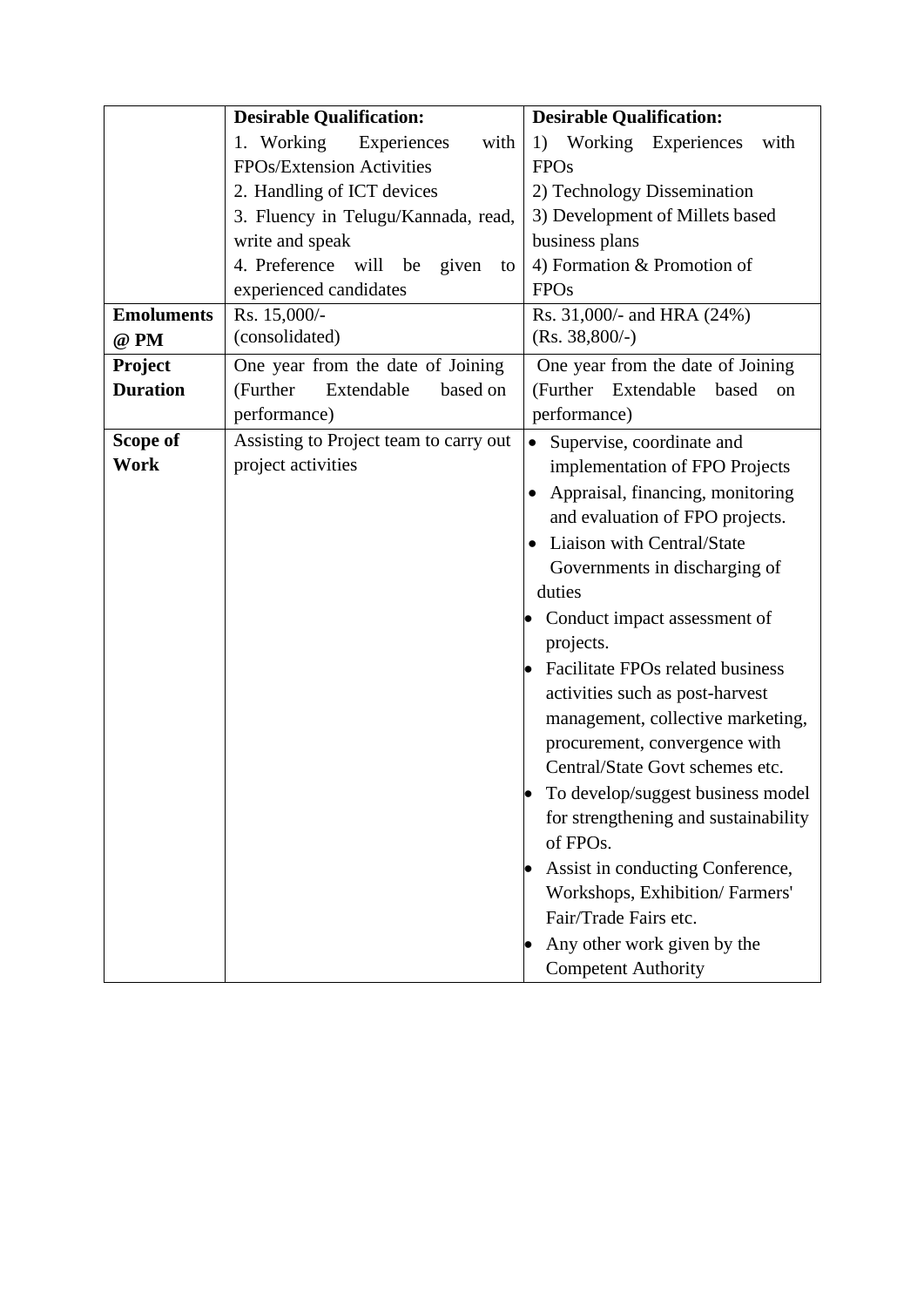| Name of the       |                                                                    | Formation and Promotion of Farmer Producer Organizations (FPOs)for |  |  |  |  |
|-------------------|--------------------------------------------------------------------|--------------------------------------------------------------------|--|--|--|--|
| Project           |                                                                    | Oilseed Crop and Oil palm under Central Sector Scheme for          |  |  |  |  |
|                   | formation and promotion of 10,000 FPOs                             |                                                                    |  |  |  |  |
| Project No.       | No. 2/2021 SFAC-FPO- Oilseed                                       |                                                                    |  |  |  |  |
| Name of           | <b>Technical Assistant</b>                                         | <b>Information Technologist/MIS</b>                                |  |  |  |  |
| <b>Positions</b>  | (Professionals with expertise in                                   |                                                                    |  |  |  |  |
|                   | SocialMobilization/Accountancy)                                    | No. of Position 1 (One)                                            |  |  |  |  |
|                   | No. of Position 1 (One)                                            |                                                                    |  |  |  |  |
| <b>Essential</b>  | <b>Essential Qualification</b>                                     | <b>Essential Qualification</b>                                     |  |  |  |  |
| Qualification     | Graduate in Rural Development                                      | M.Tech /MCA in Computer                                            |  |  |  |  |
|                   | /BBA/M.Com/ Graduation in                                          | Science/Information Technology or                                  |  |  |  |  |
|                   | Agriculture Sciences from recognized                               | <b>Equivalent Master degree from</b>                               |  |  |  |  |
|                   | university/institute with relevant                                 | recognized university/Institute with 3+                            |  |  |  |  |
|                   | experience in working with FPOs /                                  | years of relevant experience of handling                           |  |  |  |  |
|                   | Large Farmers groups / Mobilization of                             | IT related assignments, MIS                                        |  |  |  |  |
|                   | farmers, field demonstrations,<br>organizing village level meeting | development, Software development etc.                             |  |  |  |  |
|                   |                                                                    |                                                                    |  |  |  |  |
| <b>Desirable</b>  | <b>Desirable Qualification:</b>                                    | <b>Desirable Qualification:</b>                                    |  |  |  |  |
|                   | 1. Working Experiences with                                        | Working Experiences with<br>1)                                     |  |  |  |  |
|                   | FPOs/Extension Activities                                          | FPOs/Startups                                                      |  |  |  |  |
|                   | 2. Handling of ICT devices                                         | 2) Technology Dissemination in                                     |  |  |  |  |
|                   | 3. Fluency in Telugu/Kannada, read,<br>write and speak             | Agriculture                                                        |  |  |  |  |
|                   | Preference will be given to experienced                            | App Development/Database                                           |  |  |  |  |
|                   | candidates                                                         | Management                                                         |  |  |  |  |
| <b>Emoluments</b> | Rs. 15,000/-                                                       | Rs. 20,000/-                                                       |  |  |  |  |
| @ PM              | (consolidated)                                                     | (consolidated)                                                     |  |  |  |  |
| <b>Project</b>    | One year from the date of Joining                                  | One year from the date of Joining                                  |  |  |  |  |
| <b>Duration</b>   | (Further<br>Extendable<br>based on                                 | (Further Extendable based<br>on                                    |  |  |  |  |
|                   | performance)                                                       | performance)                                                       |  |  |  |  |
| Scope of          | Assisting to Project team to carry out                             | Assisting to Project team to carry out                             |  |  |  |  |
| <b>Work</b>       | project activities                                                 | project activities                                                 |  |  |  |  |
|                   |                                                                    |                                                                    |  |  |  |  |
| Name of the       |                                                                    | Formation and Promotion of Farmer Producer Organizations (FPOs)for |  |  |  |  |
| Project           | Oilseed Crop and Oil palm under Central Sector Scheme for          |                                                                    |  |  |  |  |
|                   |                                                                    | formation and promotion of 10,000 FPOs                             |  |  |  |  |
| Project No.       | No. 2/2021 SFAC-FPO- Oilseed                                       |                                                                    |  |  |  |  |
| Name of           | <b>Senior Research Fellow</b>                                      | <b>Accountant</b>                                                  |  |  |  |  |
| <b>Positions</b>  | (Professionals with expertise in<br>No. of Position 1 (One)        |                                                                    |  |  |  |  |

| 1 VARIJU 10          | Agri-Marketing/Value addition<br>/Processing/Agri Business)<br>No. of Position 1(One) |                                         |
|----------------------|---------------------------------------------------------------------------------------|-----------------------------------------|
| <b>Essential</b>     | <b>Essential Oualification</b>                                                        | <b>Essential Qualification</b>          |
| <b>Qualification</b> | Master Degree in Agricultural                                                         | Master of Commerce from recognized      |
|                      | Sciences /MBA in Agribusiness                                                         | university/Institute with $5+$ years of |
|                      | Management/PGDABM/PGDRD/P                                                             | relevant experience of handling         |
|                      | <b>GDRM</b> from a Development                                                        | Accounts and Administration.            |
|                      | including Post Harvest Management                                                     |                                         |
|                      |                                                                                       |                                         |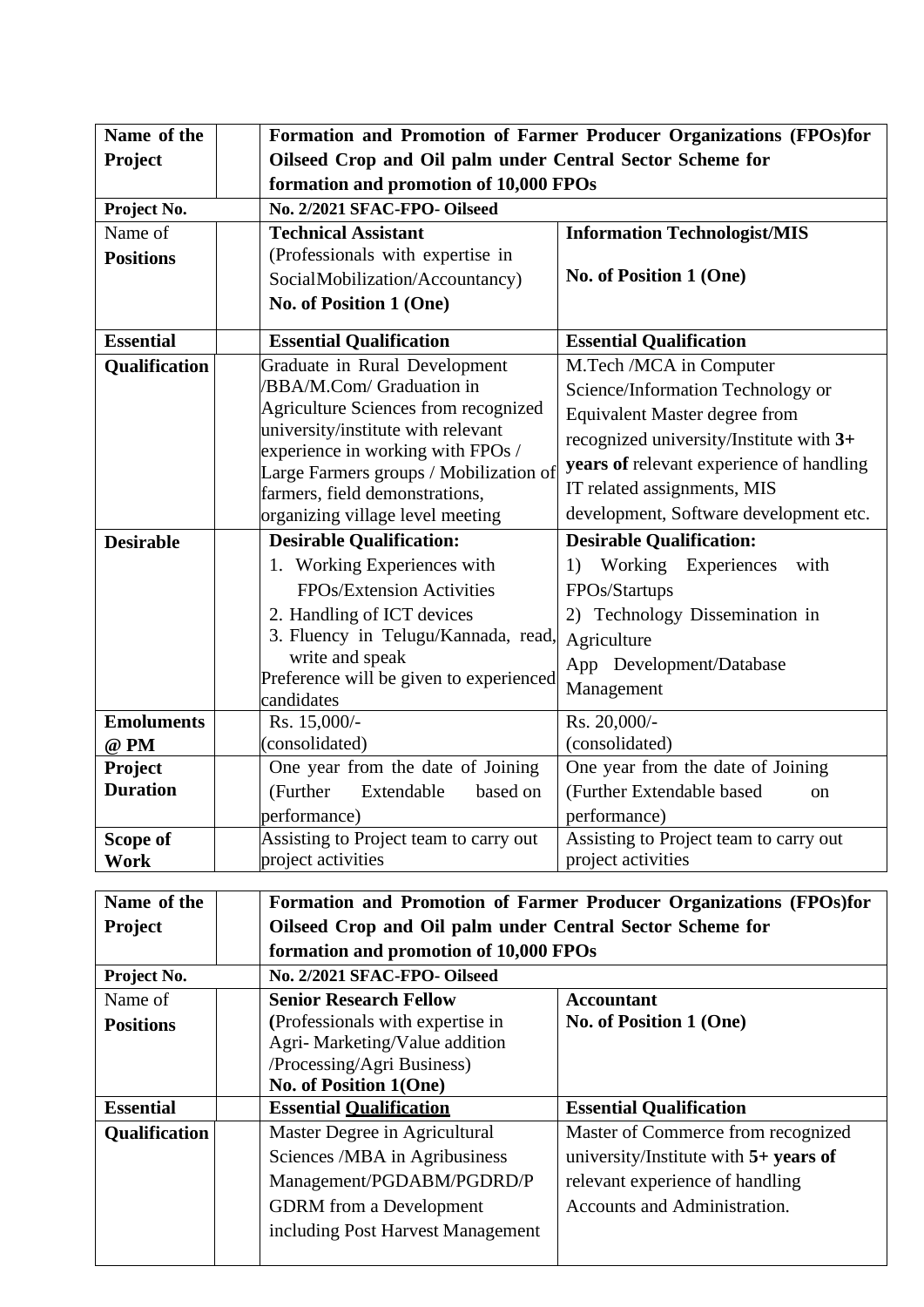| <b>Desirable</b>  | <b>Desirable Qualification:</b>       | <b>Desirable Qualification:</b>                                        |  |  |  |
|-------------------|---------------------------------------|------------------------------------------------------------------------|--|--|--|
|                   | 1. Working<br>Experiences<br>with     | Working Experiences<br>3)<br>in                                        |  |  |  |
|                   | <b>FPOs</b>                           | Accounts and other Software's                                          |  |  |  |
|                   | <b>Technology Dissemination</b><br>2. | 4) Technology Dissemination in                                         |  |  |  |
|                   | 3. Development of Millets based       | Agriculture                                                            |  |  |  |
|                   | business plans                        | App Development/Database                                               |  |  |  |
|                   | 4. Formation & Promotion of           | Management                                                             |  |  |  |
|                   | <b>FPOs</b>                           |                                                                        |  |  |  |
| <b>Emoluments</b> | Rs. 31,000/- and HRA (24%)            | Rs. 20,000/-                                                           |  |  |  |
| @ PM              | (Rs. 38,800/-) (consolidated)         | (consolidated)                                                         |  |  |  |
| Project           | One year from the date of Joining     | One year from the date of Joining (Further                             |  |  |  |
| <b>Duration</b>   | (Further<br>Extendable<br>based<br>on | Extendable based on performance)                                       |  |  |  |
|                   | performance)                          |                                                                        |  |  |  |
| Scope of          | Supervise, coordinate and             | Maintenance of Accounts and Book                                       |  |  |  |
| Work              | implementation of FPO Projects        | Keeping                                                                |  |  |  |
|                   | Appraisal, financing, monitoring      | Project database maintenance<br>Preparation of SoE and UCs of projects |  |  |  |
|                   | and evaluation of FPO projects.       |                                                                        |  |  |  |
|                   | Liaison with Central/State<br>٠       |                                                                        |  |  |  |
|                   | Governments in discharging of         |                                                                        |  |  |  |
|                   | duties                                |                                                                        |  |  |  |
|                   | Conduct impact assessment of          |                                                                        |  |  |  |
|                   | projects.                             |                                                                        |  |  |  |
|                   | Facilitate FPOs related business      |                                                                        |  |  |  |
|                   | activities such as post-harvest       |                                                                        |  |  |  |
|                   | management, collective marketing,     |                                                                        |  |  |  |
|                   | procurement, convergence with         |                                                                        |  |  |  |
|                   | Central/State Govt schemes etc.       |                                                                        |  |  |  |
|                   | To develop/suggest business model     |                                                                        |  |  |  |
|                   | for strengthening and sustainability  |                                                                        |  |  |  |
|                   | of FPOs.                              |                                                                        |  |  |  |
|                   | Assist in conducting Conference,      |                                                                        |  |  |  |
|                   | Workshops, Exhibition/Farmers'        |                                                                        |  |  |  |
|                   | Fair/Trade Fairs etc.                 |                                                                        |  |  |  |
|                   | Any other work given by the           |                                                                        |  |  |  |
|                   | <b>Competent Authority</b>            |                                                                        |  |  |  |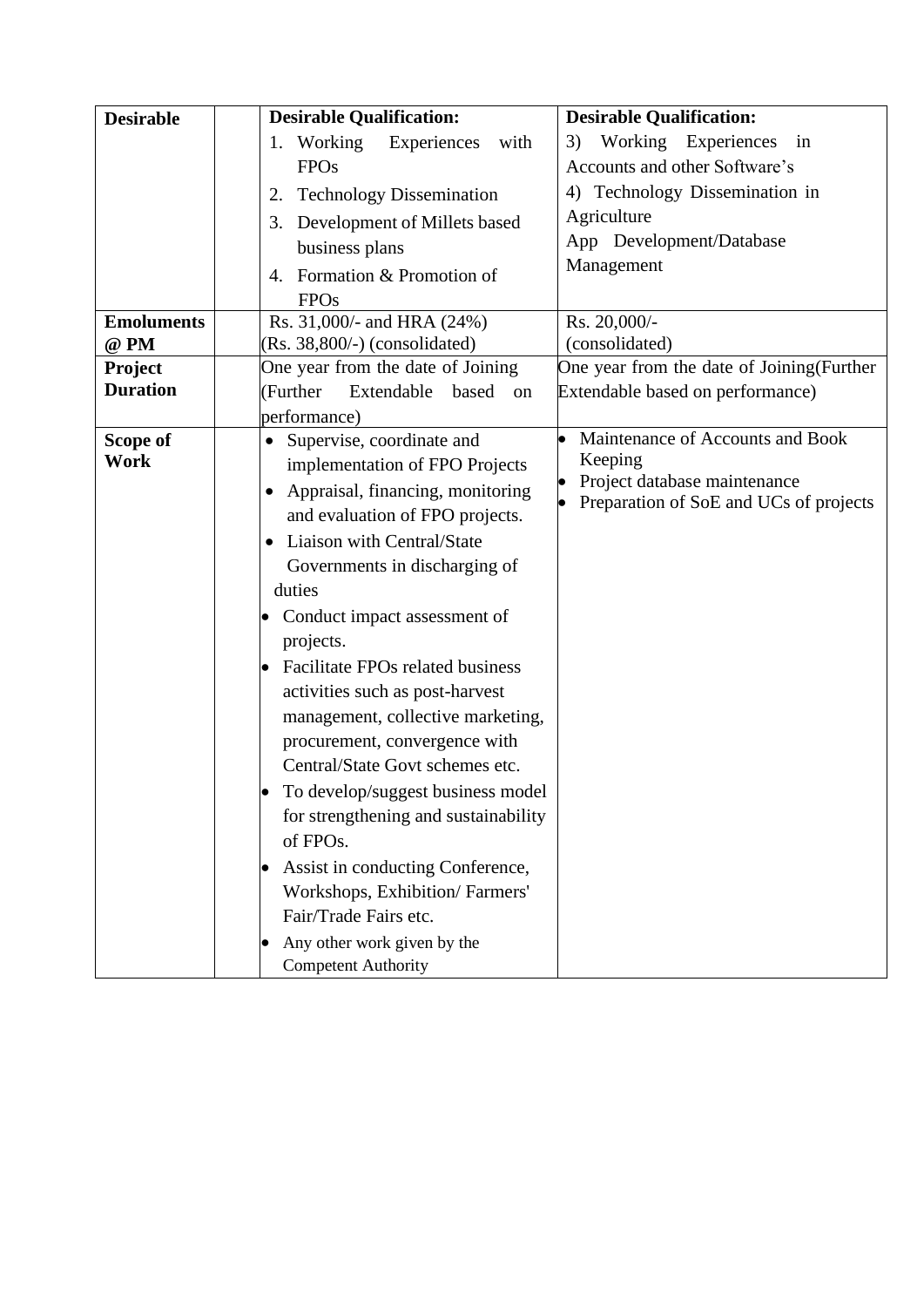| Name of the                             | "NFSM FPO"                                                                             |  |
|-----------------------------------------|----------------------------------------------------------------------------------------|--|
| Project                                 |                                                                                        |  |
| Post                                    | <b>Project Coordinator - I</b>                                                         |  |
| <b>Emoluments</b><br>(per month)        | 40,000/- (Consolidated)                                                                |  |
| <b>Project Till</b>                     | 31st March 2023                                                                        |  |
| <b>Qualifications &amp; Particulars</b> |                                                                                        |  |
|                                         | Master Degree in Agricultural Sciences /MBA in Agribusiness                            |  |
|                                         | Management/PGDABM/PGDRD/PGDRM from a Development including                             |  |
| <b>Essential</b>                        | Post Harvest Management                                                                |  |
|                                         | 1) Ph.D. in above mentioned                                                            |  |
| <b>Desirable</b>                        | subject 2)Experience in handling                                                       |  |
|                                         | extension projects,                                                                    |  |
|                                         | $\beta$ ) Good Communication Skill & Documentation & Preparation of Business plans for |  |
|                                         | <b>FPOs</b>                                                                            |  |
|                                         | 4) Data Collection, Analysis & Report Writing                                          |  |
| <b>Scope of Work</b>                    | Supervise, coordinate and implementation of FPO Projects<br>$\bullet$                  |  |
|                                         | Appraisal, financing, monitoring and evaluation of FPO projects.                       |  |
|                                         | • Liaison with Central/State Governments in discharging of                             |  |
|                                         | duties                                                                                 |  |
|                                         | Conduct impact assessment of projects.                                                 |  |
|                                         | Facilitate FPOs related business activities such as post-harvest                       |  |
|                                         | management, collective marketing, procurement, convergence with                        |  |
|                                         | Central/State Govt schemes etc.                                                        |  |
|                                         | To develop/suggest business model for strengthening and sustainability                 |  |
|                                         | of FPOs.                                                                               |  |
|                                         | Assist in conducting Conference, Workshops, Exhibition/Farmers'                        |  |
|                                         | Fair/Trade Fairs etc.                                                                  |  |
|                                         | Any other work given by the Competent Authority                                        |  |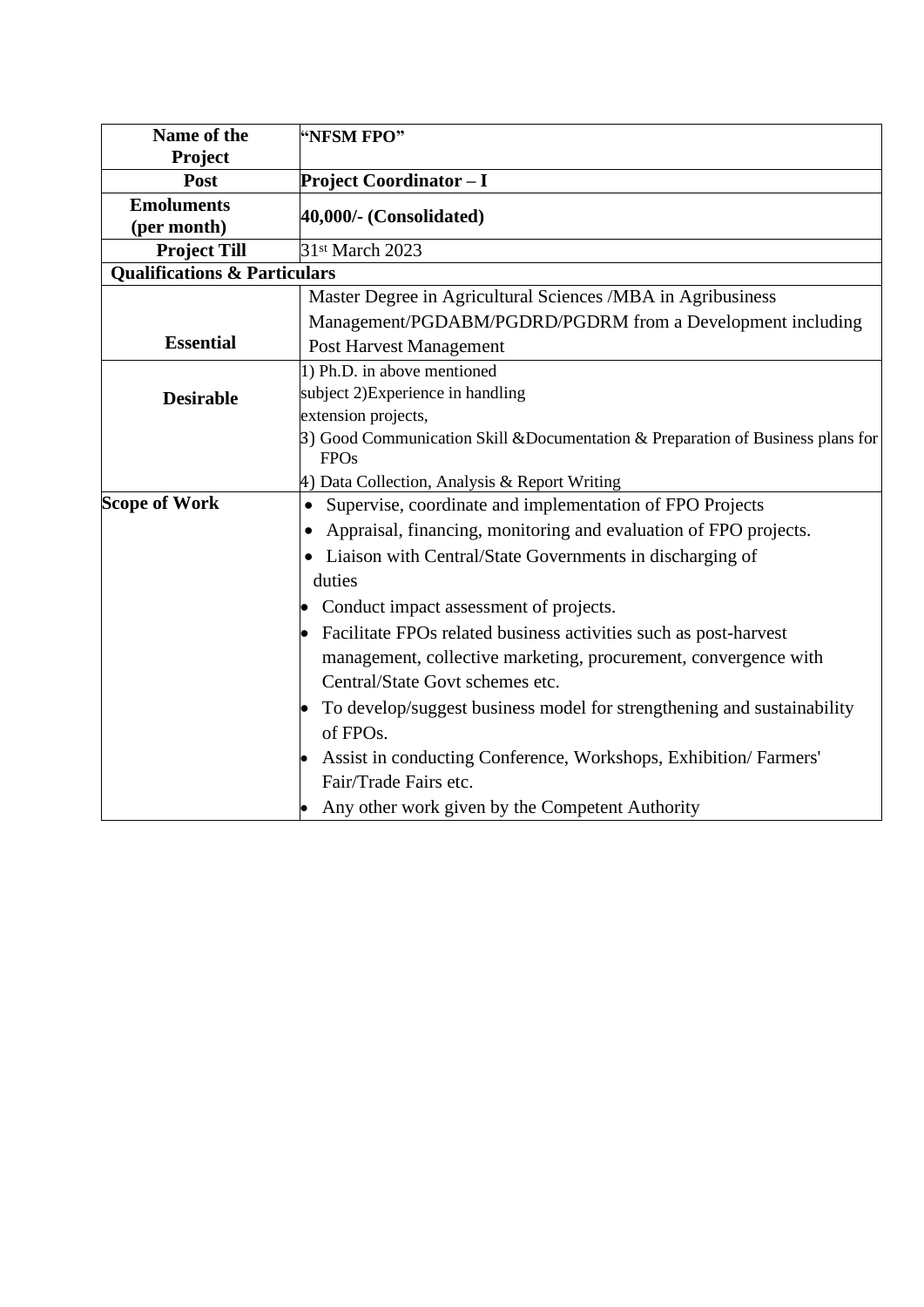| Name of the<br>Project                  | "NCDC ATARI FPO"                                                       |  |
|-----------------------------------------|------------------------------------------------------------------------|--|
| Post                                    | <b>Senior Research Fellow (PC)</b>                                     |  |
|                                         | (One Position)                                                         |  |
| <b>Emoluments</b>                       |                                                                        |  |
| (per month)                             | Rs. 30,000/- (Consolidated)                                            |  |
| <b>Project Till</b>                     | 31 <sup>st</sup> March 2023 (Likely to be extend)                      |  |
| <b>Qualifications &amp; Particulars</b> |                                                                        |  |
| <b>Essential</b>                        | Master Degree in Agricultural Sciences/ MBA in Marketing / Mass        |  |
|                                         | Communication and Journalism with 1st Division or 60% marks or         |  |
|                                         | equivalent OGPA / MBA or Graduation in Graphic Design course           |  |
|                                         | 1) Experience in handling extension project, Good Communication Skill  |  |
| <b>Desirable</b>                        | 2) Documentation & Preparation of Business plans for FPOs              |  |
|                                         | 3) Data Collection, Analysis & Report Writing                          |  |
|                                         | 4) Willing to Travel FPO Project Site                                  |  |
| <b>Scope of Work</b>                    | Supervise, coordinate and implementation of FPO Projects               |  |
|                                         | Appraisal, financing, monitoring and evaluation of FPO projects.       |  |
|                                         | • Liaison with Central/State Governments in discharging of             |  |
|                                         |                                                                        |  |
|                                         | duties                                                                 |  |
|                                         | Conduct impact assessment of projects.                                 |  |
|                                         | Facilitate FPOs related business activities such as post-harvest       |  |
|                                         | management, collective marketing, procurement, convergence with        |  |
|                                         | Central/State Govt schemes etc.                                        |  |
|                                         | To develop/suggest business model for strengthening and sustainability |  |
|                                         | of FPOs.                                                               |  |
|                                         | Assist in conducting Conference, Workshops, Exhibition/Farmers'        |  |
|                                         | Fair/Trade Fairs etc.                                                  |  |
|                                         | Any other work given by the Competent Authority                        |  |
|                                         |                                                                        |  |

# **Terms and Conditions:**

1. The above posts are purely temporary and on contractual basis till the end of project period. The selected candidates **shall not claim for regular appointment/absorption in ICAR-IIMR**  or funding agency at the end of the project. Selected candidates need to travel for data collection & business plan development of FPOs.

2. The age limit of above position is up to 35 years as on the date of interview. The relaxation in upper age limit is five years for SC/ST/women candidates and three years for OBCcandidates as per rules.

3. The duly filled-in application form (as per the format-Annexure I & II enclosed (If Applicable) with photograph affixed on it and signed, should be sent to **[iimrfpo@gmail.com](mailto:iimrfpo@gmail.com)** by **on or before 5: 00 PM** of **20th February 2022**

4. All the relevant original testimonials (date of birth, degree certificate, experience certificate, etc., if any) are to be shown and a set of attested copies of all the certificates will be required to be submitted by the candidates for verification, before joining, if selected. If any candidate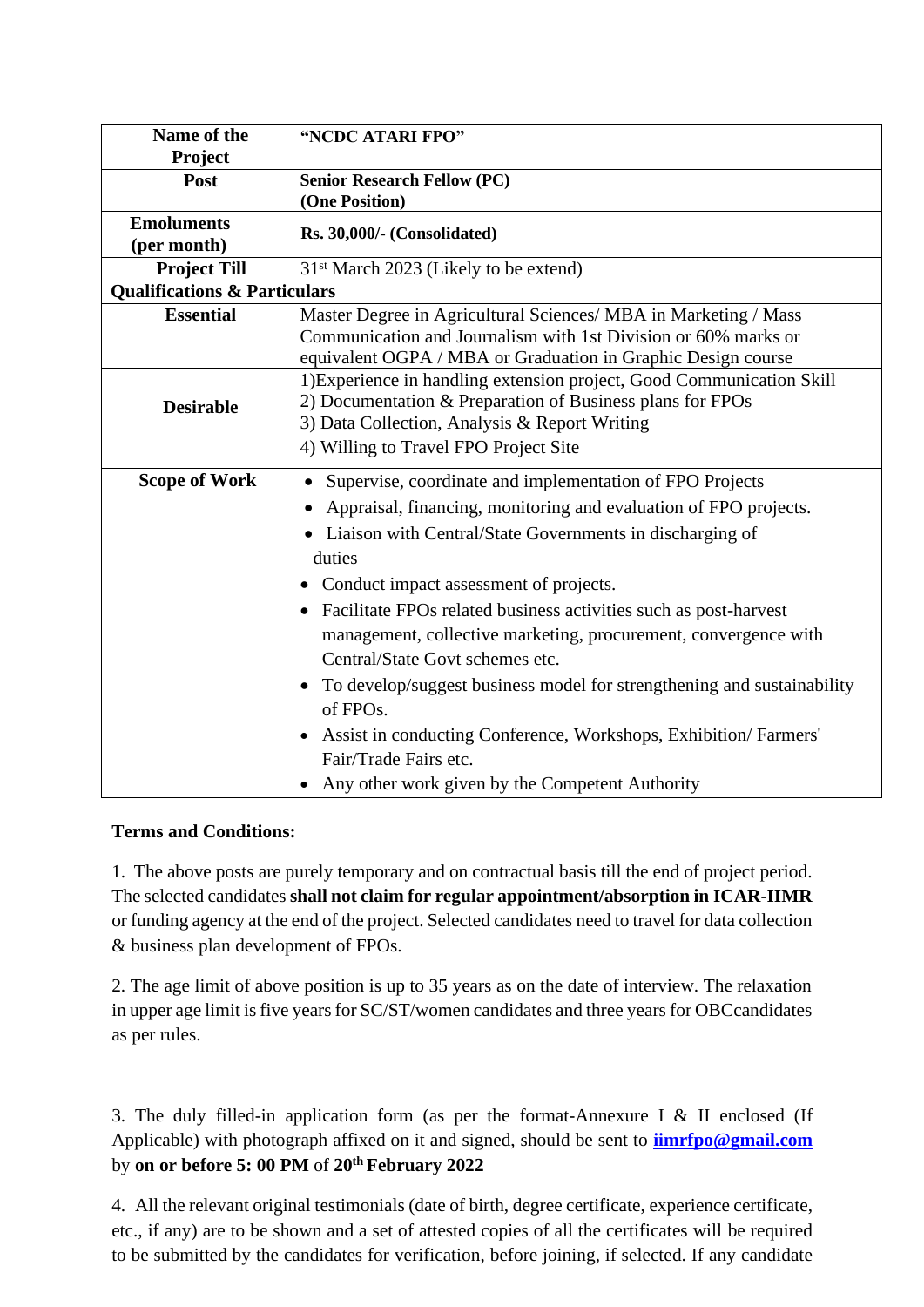is found to have submitted false information/claims at any stage, their candidature will be summarily rejected and appointment will be terminated if found during project period.

5. No objection and experience certificate are required from the employer, in case he/she is employed.

**6.** For short-listed candidates' interview will be held virtually via Zoom Platform on **25th February 2022 at 10:00 A.M onwards.**

7. The online reporting time for interview will be communicated individually. The candidates shall adhere to the instructions and timings of joining the virtual interview. The candidate/s may be required to wait for the access as per the waiting list and the details of which will be communicated through email.

8. The candidates are advised to ensure good internet connectivity for the smooth conduct of the interview and download the relevant software to connect the link, IIMR doesn't take any responsibility if someone misses interview on these reasons

# **9. No TA/DA/ any other expenses will be paid for attending the interview.**

10. It may be noted by the candidate intending to attend the online interview, if any of his near or distant relative is an employee of the ICAR - IIMR, have to declare his/her name, designation, nature of duties, relationship in writing (Annexure-II) along with the form application so as to reach us by **on or before 5: 00 PM** of **20th February 2022.** If any such certificate and or declaration is furnished on the date of interview and found that his relative is an employee of ICAR - IIMR, such candidate will not be allowed to appear for the interview. Moreover, even after joining, if the information is found to be false, her/hiscandidature is liable to be rejected and/ or termination of contract. All the other candidatesare also required to compulsorily submit the scanned declaration duly signed in the format (Annexure-II) along with other documents through e-mail

11. In case of non-availability of candidates with above mentioned eligibility, preference will be given to candidates having working experience with FPOs/Extension activities

12. In case of any disputes, it will be resolved within the jurisdiction of Hyderabad, Telangana court only.

# **DIRECTOR**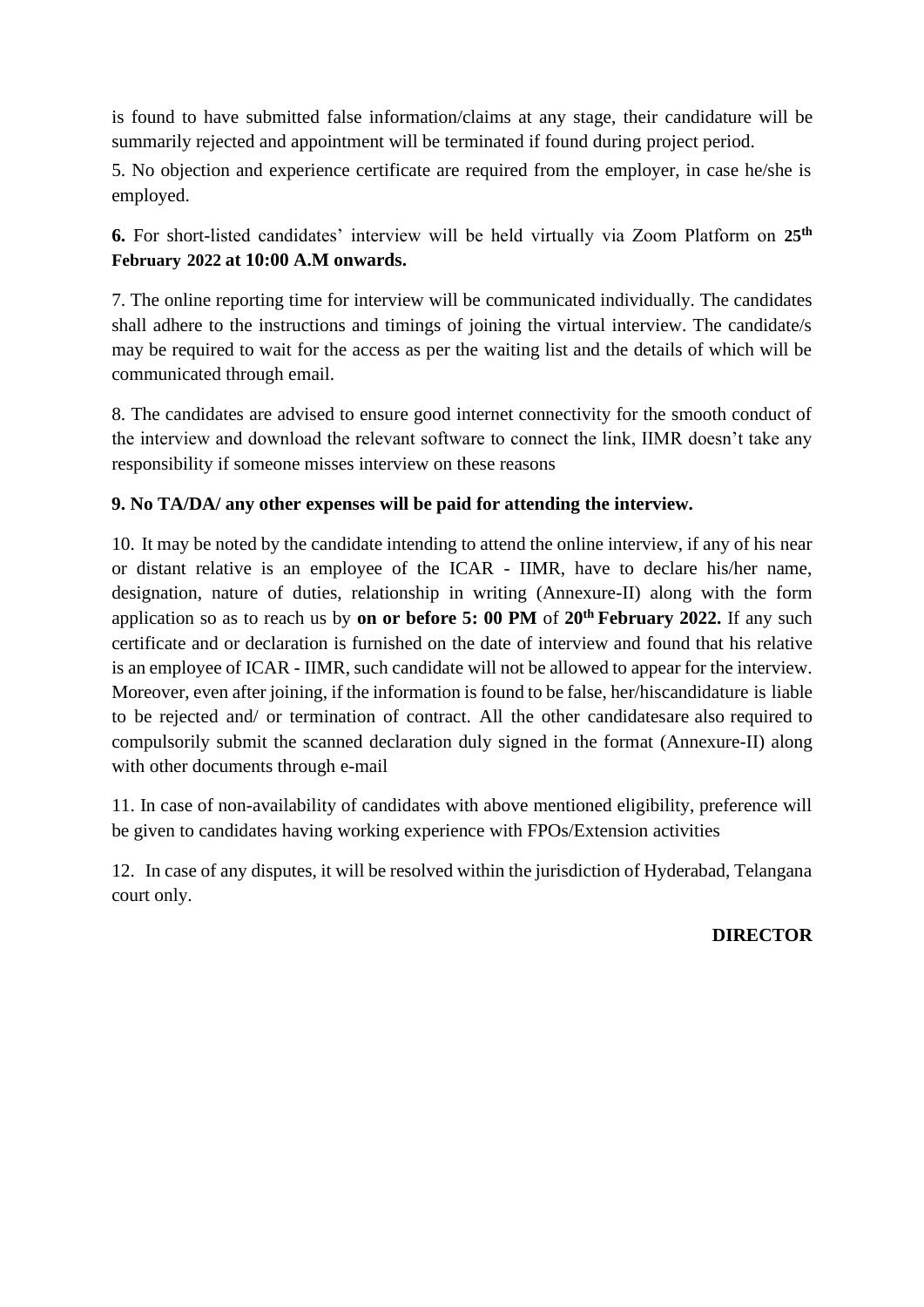## **PROFORMA (Annexure I)**

|                       | Project: Name                                                                               |                    |                                                                    |                              |                            |
|-----------------------|---------------------------------------------------------------------------------------------|--------------------|--------------------------------------------------------------------|------------------------------|----------------------------|
|                       |                                                                                             |                    | 1. Name in Block letters:                                          |                              | Latest passport size       |
| 2.                    |                                                                                             | photo              |                                                                    |                              |                            |
|                       | 3. Date of Birth $\&$ age: $\qquad \qquad$ [30] $\qquad \qquad$ [30] $\qquad \qquad$ years. |                    |                                                                    |                              |                            |
|                       | 4. Postal address for correspondence: Present & Permanent.                                  |                    |                                                                    |                              |                            |
|                       |                                                                                             |                    |                                                                    |                              |                            |
| 5.                    | <b>6.</b> Educational Qualifications:                                                       |                    | Mobile no: _____________________; Aadhar No: ____________________; |                              |                            |
| SI.<br>N <sub>0</sub> | <b>Qualifications</b>                                                                       | Year of<br>passing | <b>Board/University</b>                                            | <b>Marks</b><br>$(\% / GPA)$ | <b>Remarks</b><br>(if any) |
| 1.                    | Matriculation /<br>SSC/10 <sup>th</sup>                                                     |                    |                                                                    |                              |                            |
| 2.                    | Intermediate /<br>$HSC/10+2$                                                                |                    |                                                                    |                              |                            |
| 3.                    | Graduation                                                                                  |                    |                                                                    |                              |                            |
| 4.                    | Post-Graduation                                                                             |                    |                                                                    |                              |                            |

**7. Prior Experience (if any):**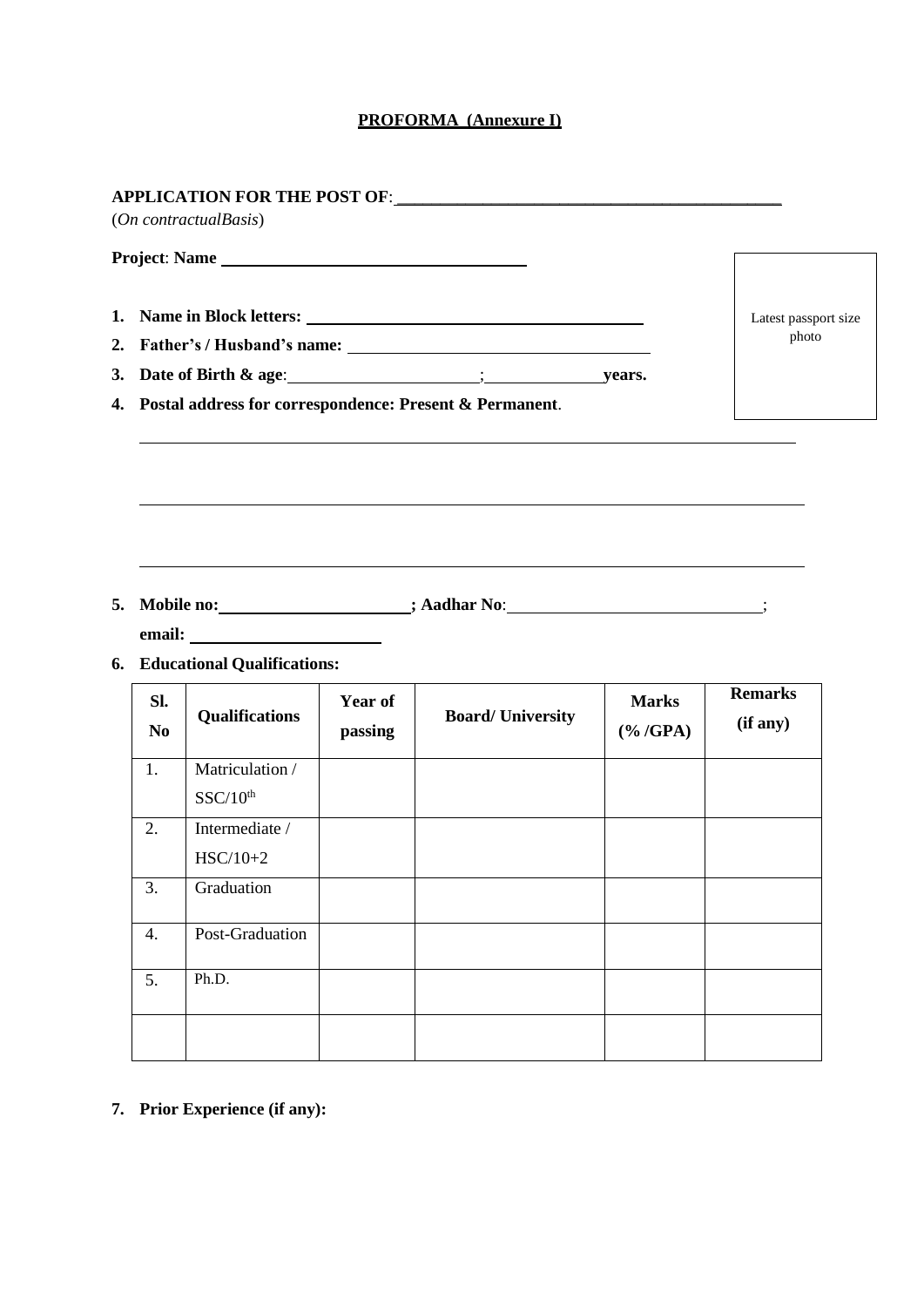| Sl.<br>N <sub>0</sub> | Name of the<br><b>Organization/Institute</b> | Post | From<br>To | <b>Drawn</b><br><b>Salary</b> | <b>Remarks</b> |
|-----------------------|----------------------------------------------|------|------------|-------------------------------|----------------|
| 1.                    |                                              |      |            |                               |                |
|                       |                                              |      |            |                               |                |
| 2.                    |                                              |      |            |                               |                |
|                       |                                              |      |            |                               |                |
| 3.                    |                                              |      |            |                               |                |
|                       |                                              |      |            |                               |                |
| 4.                    |                                              |      |            |                               |                |
|                       |                                              |      |            |                               |                |

**8. Additional Information which you would like to mention or Additional Sheet may be used**

- **a. Additional Academic/ professional Qualifications:**
- **b. Training**
- **c. No. of Research Publications / reports / special projects:**
- **d. No. of Awards/ Scholarships/ Official Appreciations:**
- **e. Affiliation with professional bodies/ institutes/ Societies:**
- **f. Any other information:**
- **9. Whether belongs to SC/ST/OBC/OC/PH/Ex-servicemen (as per GoI norms)**

# **SELF DECLARATION**

I hereby declare (Son/Daughter of hereby declare that the information given above and in the enclosed documents is true to the best of my knowledge and belief and nothing has been concealed therein. I am well aware of the fact that if Informationgiven by me is proven false/ not true, I will have to face the punishment as per the law. Also, all the benefits availed by me shall be summarily withdrawn and I may be terminated from the services without assigning any reasons.

Date: $\frac{1}{\sqrt{1-\frac{1}{2}}}$ 

Place: Signature of the Candidate